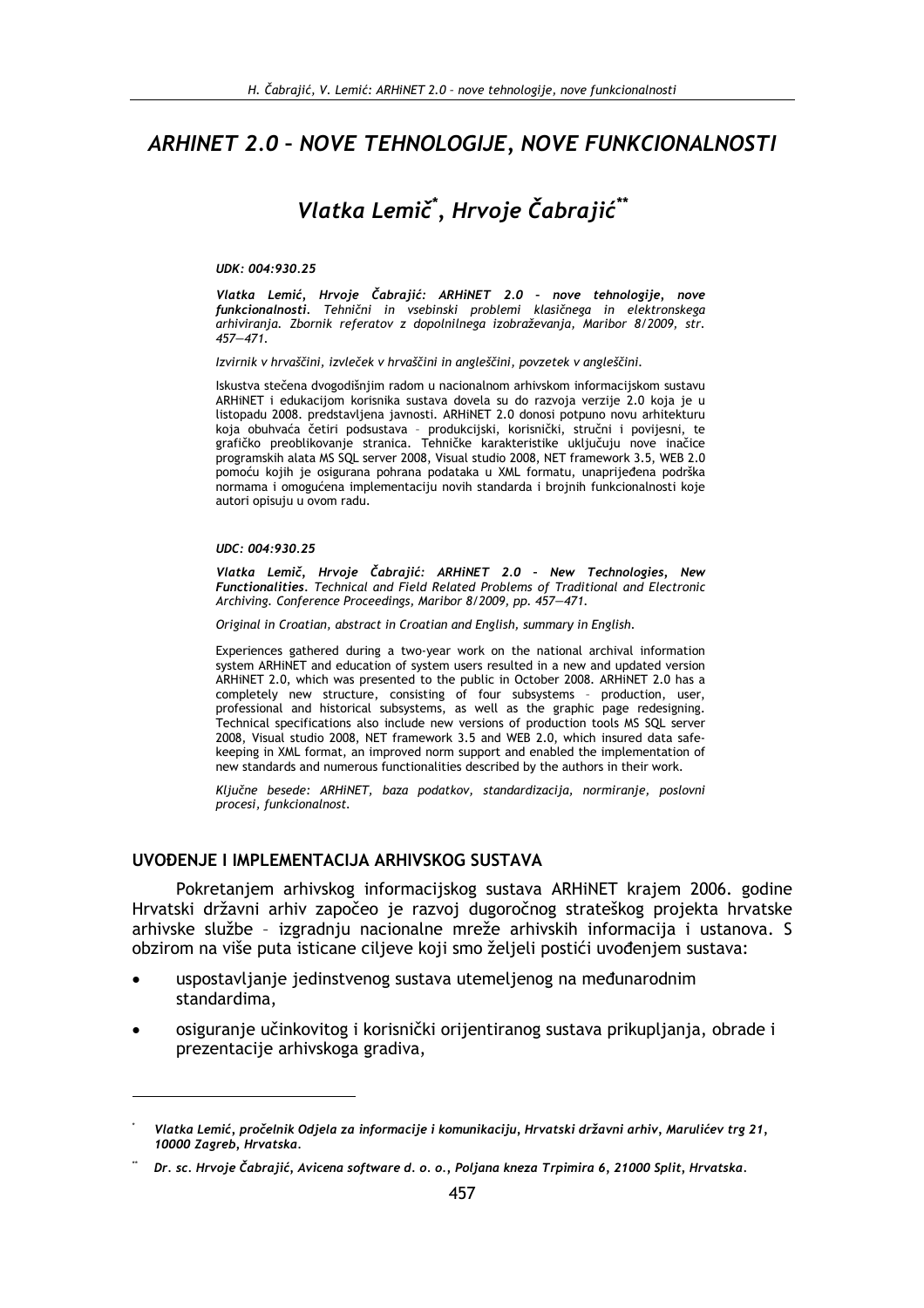- obuhvaćanje sustavom svih bitnih elemenata upravljanja arhivskim gradivom i upravljanja poslovnim procesima u arhivima,
- pojednostavljenje rada arhivista,
- standardiziranje i osiguravanje kvalitete usluga i službi u arhivima,  $\bullet$
- osiguranie i prezentacija podataka putem Interneta,
- uvođenie u državne arhive novih tehnologija i tehnoloških riešenia.

Bilo je jasno da će posao projektiranja, realizacije, uvođenja u rad, korištenja, održavanja i razvoja tako kompleksnog programskog rješenja podrazumijevati stalne aktivnosti na unaprjeđenju sustava, iznalaženju novih funkcionalnosti i rješenja te poboljšavanju i detaljnijoj razradi postojećih.

Osnovne tražene funkcionalnosti koje su bile temeljne postavke izgradnje ARHINET sustava u prvoj, a potom i drugoj verziji, bile su:

- izgradnja jedinstvenog sustava u koji bi se uključili svi arhivi i kategorizirani stvaratelji i imatelji u Republici Hrvatskoj,
- sustavna i ujednačena informatizacija arhivske službe, odnosno implementacija postojećih arhivističkih i drugih odgovarajućih stručnih standarda u informatičko okruženie, i
- jednostavnost korištenja programskog rješenja utemeljenog na principu da se podatak unosi na jednom mjestu i jedan put, a koristi u svim funkcijama gdje je to potrebno.

Posebnu pažnju posvetili smo zaštiti podataka unutar sustava, a s obzirom da je ARHINET mrežno programsko rješenje prijenos podataka internetom od korisnika do WEB servera definirali smo https protokolom.



SLIKA 1: Protokol zaštite podataka u ARHINET sustavu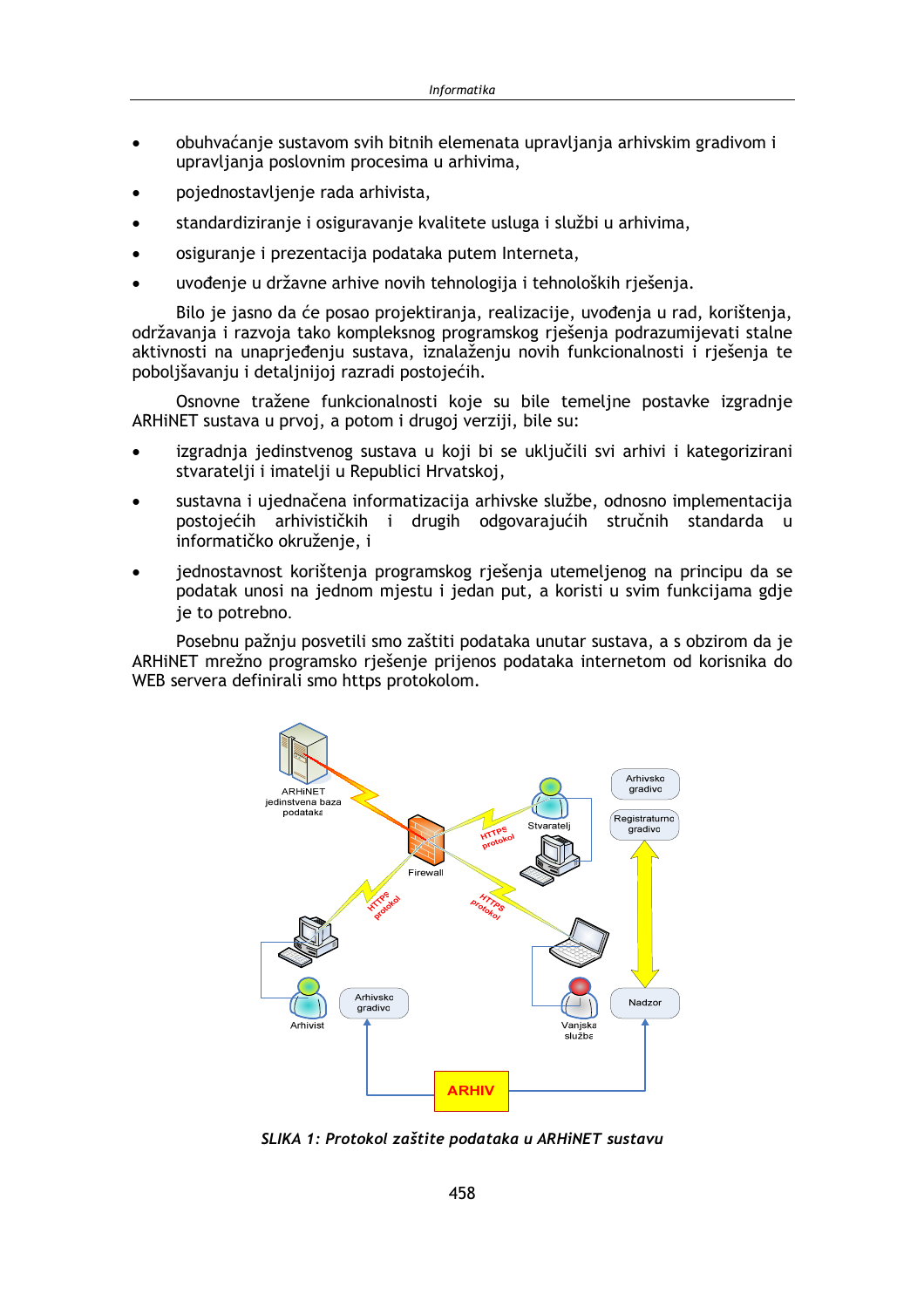Tijekom dvogodišnjeg rada na sustavu u kojem je razvijeno i pušteno u operativnu uporabu više od 300 verzija programskog rješenja (od 1.1.0 do 1.3.58) prilikom definiranja projektnog zadatka, a i tijekom kasnije implementacije sustava susreli smo se nizom problema u realizaciji pojedinih ideja iz osnovne zamisli ARHINET-a. Problemi koje smo prepoznali kao ključne su:

- strukturiranje baze podataka u odnosu na idejni koncept programskog rješenja,
- općenitost primijenjenih standarda, odnosno potreba nijhove detalinije razrade,
- nedefiniranost standarda u smislu njihove međusobne integracije,
- nepostojanje standarda za opis pojedinih arhivistički značajnih setova podataka, i
- normativna kontrola zapisa.

Nastojanja na rješavanju tih pitanja dovela su do razvoja nove verzije sustava.



SLIKA 2: Ideja integriranja podataka i usluga arhiva

### STRUKTURA BAZE PODATAKA U ODNOSU NA IDEJNI KONCEPT PROGRAMSKOG **RJEŠENJA**

Prilikom definiranja projektnog zadatka i izrade baze podataka arhivskog informacijskog sustava ARHINET, u prvoj smo se verziji suočili sa situacijom da su svi podaci u svim modulima sadržani unutar jedinstvene baze podataka. ARHINET je osmišljen po modularnom principu čije je programsko rješenje sastavljeno od nekoliko osnovnih dijelova:

Public - dio sustava namijenjen vanjskim korisnicima ARHiNET-a, a)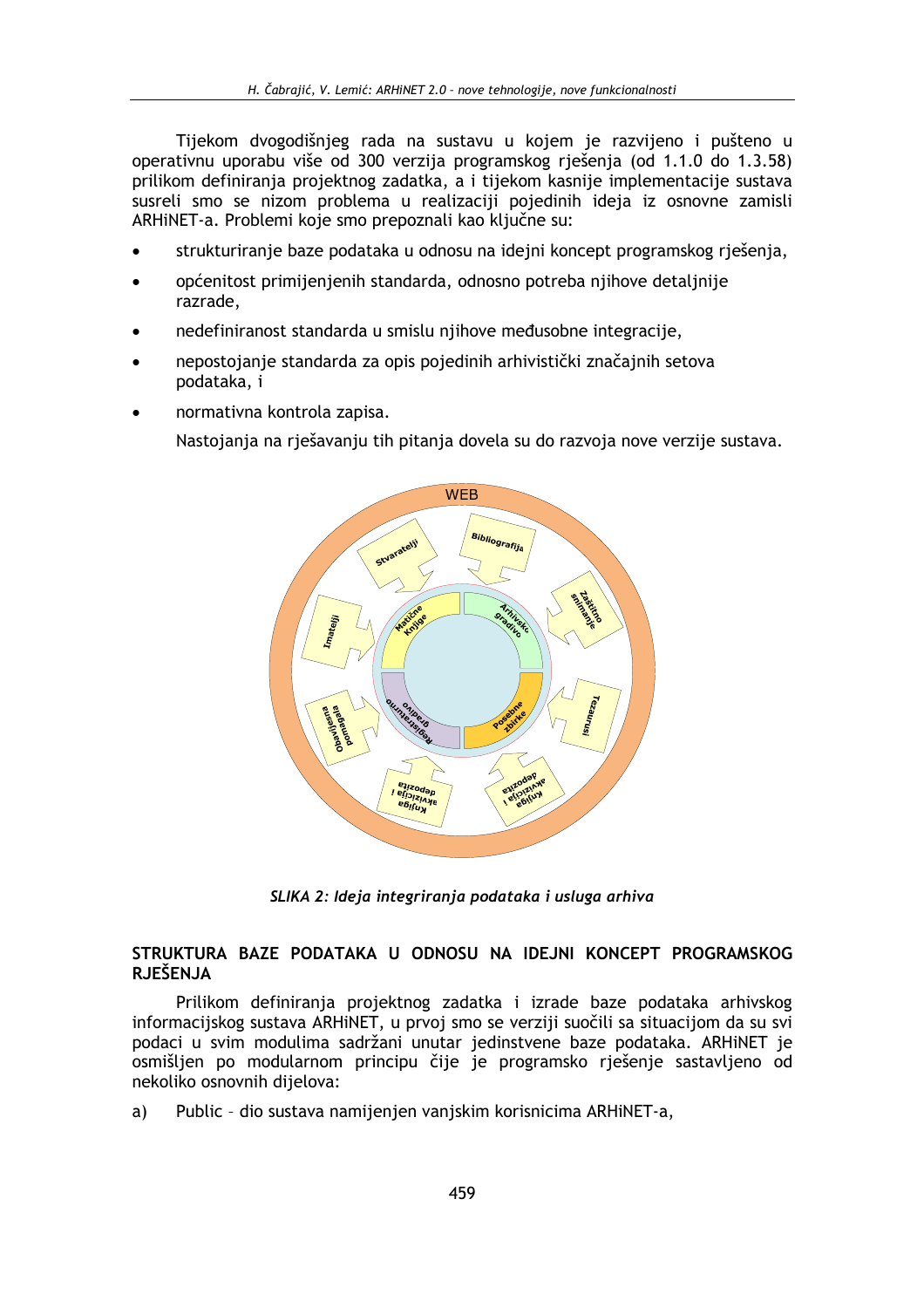- Data entry dio sustava namijenjen ustanovama koje rade u ARHiNET-u za unos  $b)$ i obradu podataka,
- Content dio ARHiNET-a u kojem se nalaze svi elementi koji nisu direktno  $\mathsf{C}$ vezani za obradu arhivskog i registraturnog gradiva.

Imajući u vidu navedene dijelove prilikom dizajna baze podataka ARHiNET-a u drugoj verziji odlučili smo razdvojiti baze podataka prema logici vrste zapisa i tipovima korisnika koji imaju pristup pojedinim zapisima i to na slijedeće:

 $a)$ ARHINET Public (Korisnički dio) - baza podataka u kojoj se nalaze podaci kojima pristupaju vanjski korisnici. Ova baza podataka je "read only" odnosno u nju se podaci ne zapisuju već se samo učitavaju. Baza je optimizirana zbog bržeg pretraživanja i dohvata podataka. Podaci u ARHINET Public se jednom dnevno automatski repliciraju iz ARHiNET Master baze podataka prema kriteriju autorizacije, odnosno uvoze se samo podaci koji su dostupni za pretraživanje.

Svrha definiranja ARHINET Public baze podataka je:

- optimizacija i ubrzanje pretraživanja baza podataka,  $\bullet$
- zaštita pristupa Master bazi podataka,  $\bullet$
- mogućnost usporednog rada na podacima tako da pojedini set podataka može biti dostupan javnosti i dok se uređuje, mijenja ili dopunjuje.
- b) ARHINET Master (Produkcijski dio) - baza podataka u koju se zapisuju podaci nastali opisom arhivskog i registraturnog gradiva, stvaratelja i imatelja gradiva, dopunskih setova podataka, vođenjem arhivskih evidencija te ostali podaci vezani za upravljanje poslovnim procesima u arhivima (čuvanje, obrada, zaštita, korištenje).
- ARHINET Content (Stručni dio) baza podataka u koju se zapisuju podaci koji  $\mathsf{C}$ nisu neposredno vezani za obradu, a koriste se kao pomoć u radu sa sustavom ARHINET. U ovu bazu zapisani su elementi koji se nalaze na vaniskim WEB stranicama, forum, arhivistički savjeti, pomoć i sl. Ideja definiranja ove baze je omogućiti korisnicima da dinamički mogu upravljati svim modulima i funkcionalnostima bez dodatne intervencije programera, što podrazumijeva i upravljanje višejezičnim postavkama sustava.
- $\mathsf{d}$ ARHINET History (Povijesni dio) - baza podataka u koju se zapisuju sve promiene zapisa. Upravlianie životnim ciklusom zapisa definirano je MoReg standardom te smo ga odlučili implementirati u ARHiNET u cilju praćenja svih promjena svakog pojedinog zapisa unutar baza podataka sustava čime smo dobili važnu funkcionalnost praćenja promjene podataka. Ovom dijelu sustava pravo pristupa ima isključivo administrator sustava, a u ovu se bazu zapisuje svaka promjena bilježeći:
- tko je podatak promijenio,  $\bullet$
- kada je podatak promijenjen,
- sadržaj podatka koji je promijenjen.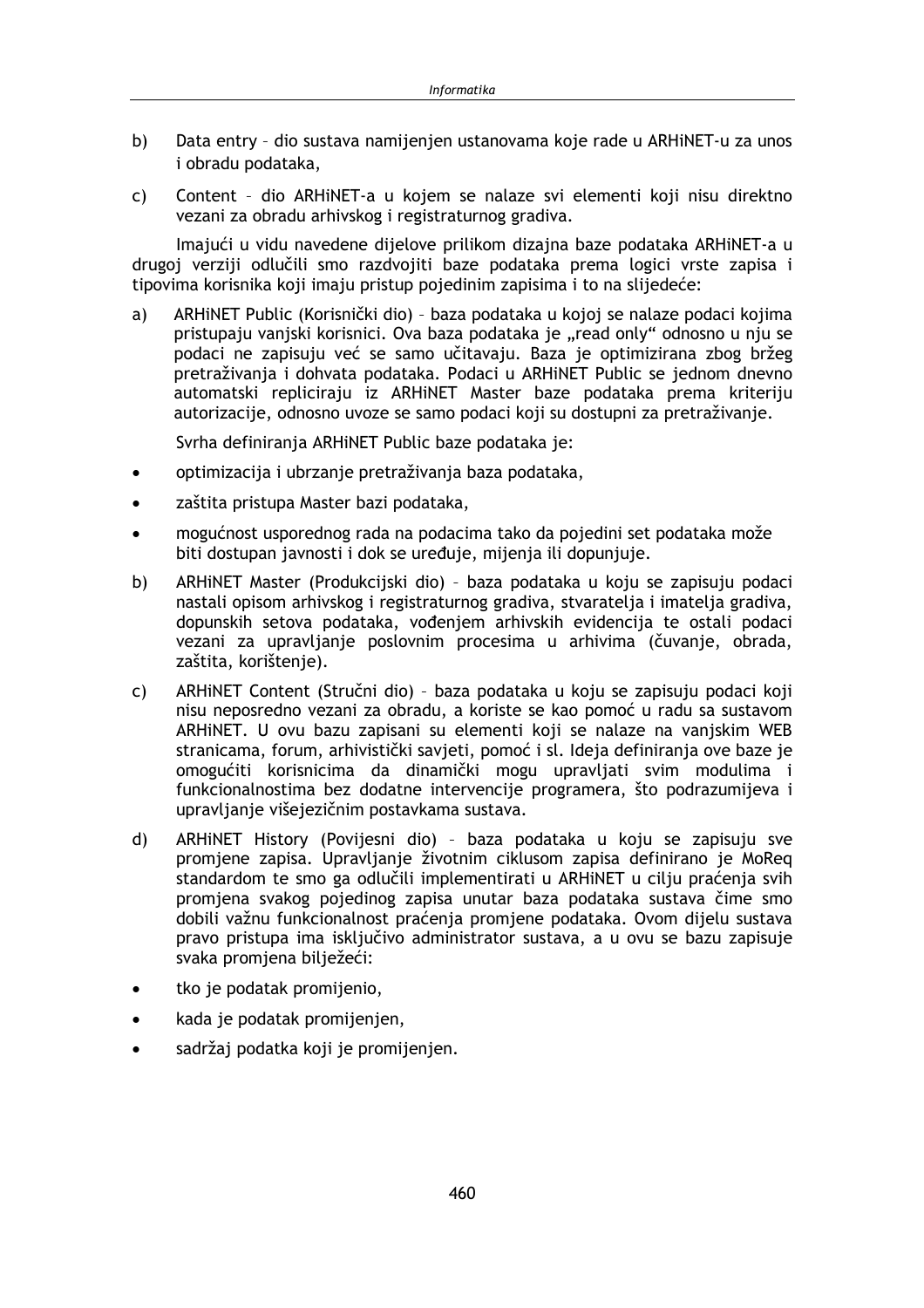

SLIKA 3: Strukturalna shema suodnosa i komunikacija baza podataka sa korisničkim sučeljima

### RAZRADA I INTEGRIRANJE ARHIVISTIČKIH STANDARDA

Svi podaci o arhivskim zapisima u ARHiNET-u osmišljeni su u nekoliko osnovnih, međusobno povezanih entiteta: arhivske jedinice, stvaratelji i imatelji. Njihov je opis definiran sukladno međunarodnim arhivističkim normama za opis:

- arhivskoga gradiva ISAD (G),
- normiranoga zapisa za pravne i fizičke osobe te obitelji ISARR (CPF), i
- ustanova koje čuvaju arhivsko gradivo ISDIAH.

Razrada postojećih standarda i njihova implementacija u ARHiNET bile su popraćene nizom problema vezanih uz nijhovu praktičnu primienu unutar svakodnevnih arhivskih aktivnosti. Općenitost polja za opis obuhvaćenih standardima u implementaciji nije zadovoljavala procedure koje su trebale biti obuhvaćene sustavom (praćenie tajnosti dokumenta, normativne vrijednosti glede zajedničkih podataka i sl.). Specifičan problem pri implementaciji standarda za opis arhivskoga gradiva i omogućavanju hijerarhijskog opisa raznih vrsta gradiva predstavliala ie nemogućnost dodatne obrade pojedinih vrsta arhivskoga gradiva na razini komada. Iz tog smo razloga razradili norme za opis stvaratelia, imatelia i arhivskog gradiva na način da su određena polja iz standarda proširena s jednom ili više funkcija koje su bile neophodne za implementaciju i upravljanje arhivskim gradivom, stvarateljima i imateliima.

Poseban segment razrade predstavljala je specifikacija podataka za posebne vrste arhivskoga gradiva. Prilikom definiranja elemenata opisa pojedinačnih dokumenata vodili smo računa o kompromisu između mogućih podataka za opis komadne arhivske jedinice i stvarnih potreba. Analizom postojećih standarda,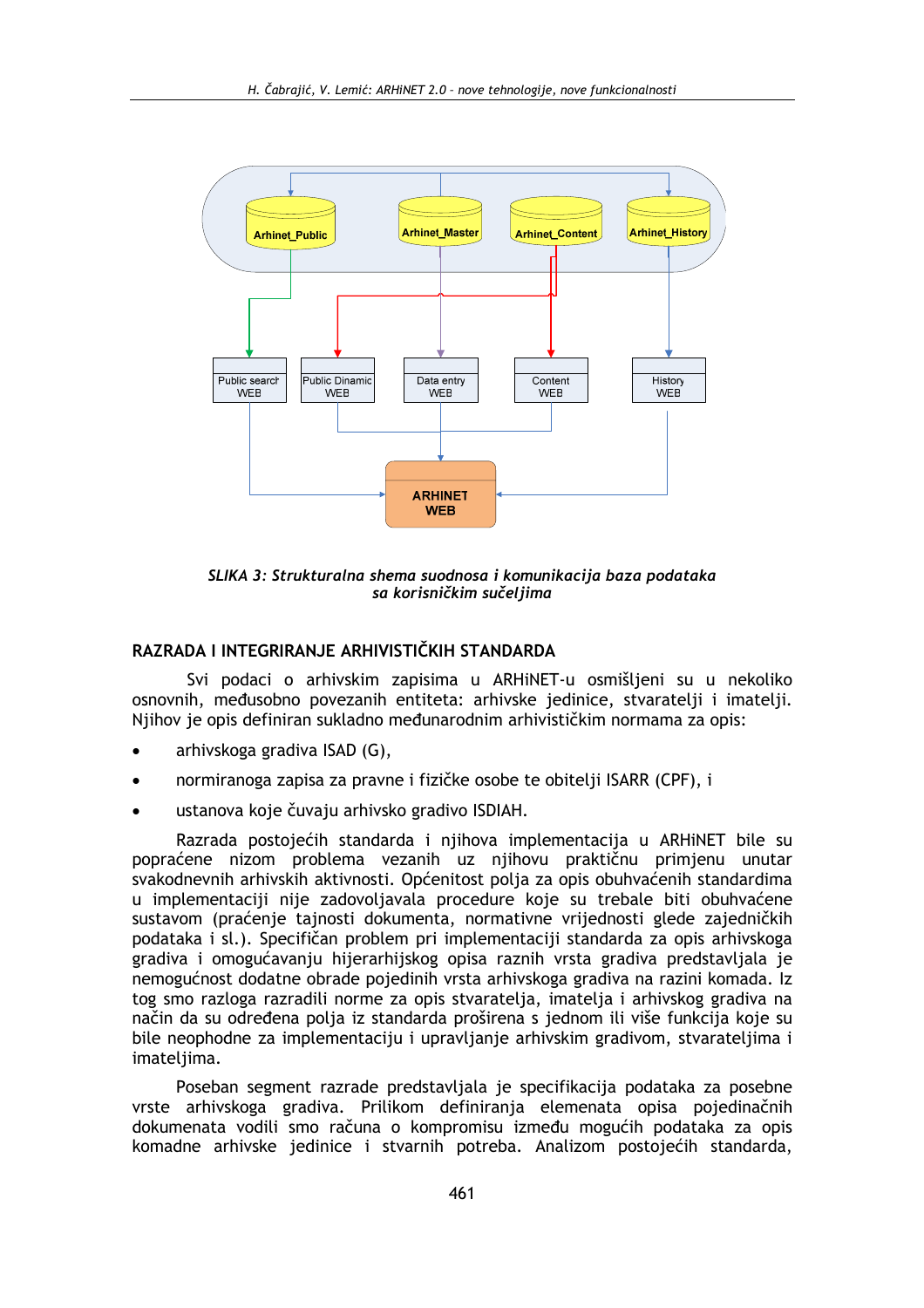UNIMARC-a i posebno drugog izdanja kanadske norme RAD Rules for Archival Description iz 2008. definirali smo više posebnih vrste gradiva i tehnika zapisa prikazanih u slijedećoj tablici:

| Posebne vrste gradiva                                                                                                                                                      | Tehnike zapisa                                                                                                                                                                            |  |
|----------------------------------------------------------------------------------------------------------------------------------------------------------------------------|-------------------------------------------------------------------------------------------------------------------------------------------------------------------------------------------|--|
| tekstualni zapisi<br>grafike<br>fotografije<br>kartografsko gradivo<br>planovi i nacrti<br>zvučni zapisi<br>pokretne slike<br>muzikalije<br>elektronički zapisi<br>objekti | tisak<br>rukopis<br>mikrofilm<br>foto reprodukcija<br>elektronički zapis<br>film<br>videozapis<br>vizualna projekcija<br>zvučni zapis akustični<br>zvučni zapis elektronički<br>nepoznato |  |

Elementi opisa komadnog gradiva iskazani su kao posebni podaci koji se pojavljuju samo na razini komada i analitičkih jedinica, a mogu vidjeti u priloženoj tablici. Prve dvije skupine podataka iste su za sve vrste, a treći dio, odnosno dodatni posebni podaci razlikuju se za svaku od posebnih vrsta gradiva.

| Opći podaci                      | Posebni podaci -<br>tehnika izrade                                                                                                                          | Posebni podaci - grafike             |
|----------------------------------|-------------------------------------------------------------------------------------------------------------------------------------------------------------|--------------------------------------|
|                                  | Podvrsta<br>Rezolucija (dpi)<br>Format digitalnog<br>zapisa<br>Broj boja u paleti<br>Mjesto tiska<br>Polaritet<br>Emulzija<br>Generacija<br>Omjer umanjenja | Posebni podaci - fotografije         |
| Vrijeme nastanka                 |                                                                                                                                                             | Posebni podaci - zemljopisne karte   |
| Dimenzije $(Y \times \check{S})$ |                                                                                                                                                             | Posebni podaci - planovi i nacrti    |
| Mjesto nastanka                  |                                                                                                                                                             | Posebni podaci - zvučni zapisi       |
| Primarna podloga                 |                                                                                                                                                             | Posebni podaci - pokretne slike      |
| Sekundarna podloga               |                                                                                                                                                             | Posebni podaci - muzikalije          |
| Boja                             |                                                                                                                                                             | Posebni podaci - elektronički zapisi |
| Posebni sadržaji                 | Posebni podaci - 3D objekti                                                                                                                                 |                                      |

Međunarodne norme za opis arhivskoga gradiva, stvaratelja i imatelja arhivskog gradiva na prvi pogled u cijelosti zadovoljavaju elemente opisa, međutim njihovom podrobnijom analizom lako je ustanoviti da ne postoji jedinstveni i jednoznačni standard međusobne integracije podataka. Pojavnost koju smo primijetili jest da se pojedini podaci unutar definiranih polja opisa standarda međusobno ponavljaju unutar različitih standarda što je u direktnoj suprotnosti sa osnovnom idejom programskog rješenja da se jednom upisani podatak koristi na svim mjestima u kojima je potreban te da se isti povezuje, prikazuje ili koristi prilikom obrade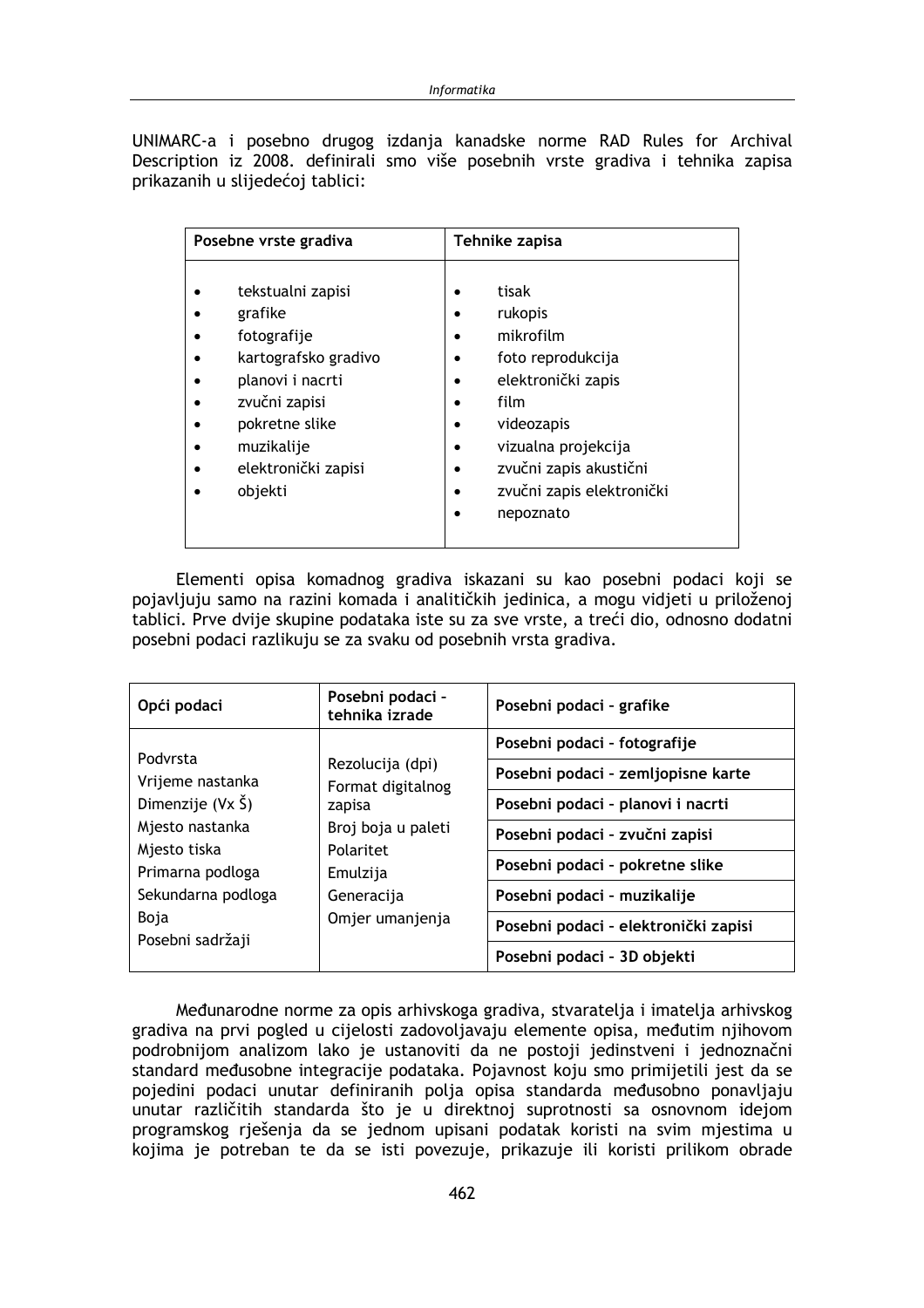pojedinih entiteta. U tom smo smislu unutar različitih standarda definirali set podataka koji se preklapaju ili se koriste kao podaci - poveznice unutar različitih entiteta ARHINET sustava. Implementirajući navedene zajedničke setove podataka realizirali smo i logičko-strukturalnu integraciju međusobno ovisnih entiteta. Ovakva integracija rezultirala je značajnim unapređenjem sustava u dijelu vizualne navigacije što je osiguralo lakše pretraživanje i pregled opisanih entiteta te njihovu međusobnu ovisnost i vezne entitete.

## STANDARDIZIRANJE OPISA SPECIFIČNIH ARHIVISTIČKI ZNAČAJNIH SETOVA **PODATAKA**

Najveći dio korištenja aplikacije odnosi se na opis i obradu arhivskog gradiva te je sukladno tome najvažniji i najbolje razvijeni segment Modula Obrada pregled i popisivanje arhivskog gradiva koji omogućuje hijerarhijski opis raznih vrsta gradiva prema važećim standardima arhivističkog opisa.

Uz to, izgradnja cjelovitog arhivskog informacijskog sustava podrazumijevala je i pregled i opisivanje različitih vrsta entiteta za koje u usko arhivističkom smislu ne postoje standardi opisa. To su primjerice obavijesna pomagala, matične knjige i posebne zbirke (pečati, grbovi, exlibris, memorandumi, potpisi).

Analizirajući standarde te stručnu literaturu Hrvatski državni arhiv je definirao određeni set podataka za svaki od nabrojanih entiteta. Poseban problem je bio kako navedene entitete povezati sa opisom arhivske jedinice i na taj način korisnicima omogućiti pretraživanje entiteta sa mogućnošću referiranja na arhivsku jedinicu.

Opis i pregled obavijesnih pomagala za arhivske jedinice definirani su slijedećim podacima:

| Identifikacija                       | Područje opisa                                                                                       | Napomene i<br>izvori             | Područje kontrole                                                                   |
|--------------------------------------|------------------------------------------------------------------------------------------------------|----------------------------------|-------------------------------------------------------------------------------------|
| Naslov<br>Vrsta<br>Autori<br>Uz fond | Godina izrade<br>Razdoblje<br>Jezik<br>Pismo<br>Broj stranica<br>Deponiranost<br>Objava<br>Prijevodi | Napomena<br><b>PDF</b><br>Izvori | Ustanova<br>Status zapisa<br>Razina podrobnosti<br>Jezik<br>Pismo<br>Kreator zapisa |

Matične knjige kao posebna i najviše korištena vrsta arhivskoga gradiva nalaze se u jedinstvenoj normativnoj datoteci koja omogućuje sustavnu obradu i pregled podataka o njima i njihovo povezivanje sa fondovima i zbirkama, imateljima i stvarateljima te drugim specifičnim podacima.

Cili je centralizirane obrade standardizirati elemente i pravila opisa matičnih knijga i nijhovih preslika te omogućiti nijhovo pretraživanje i dostupnost putem interneta.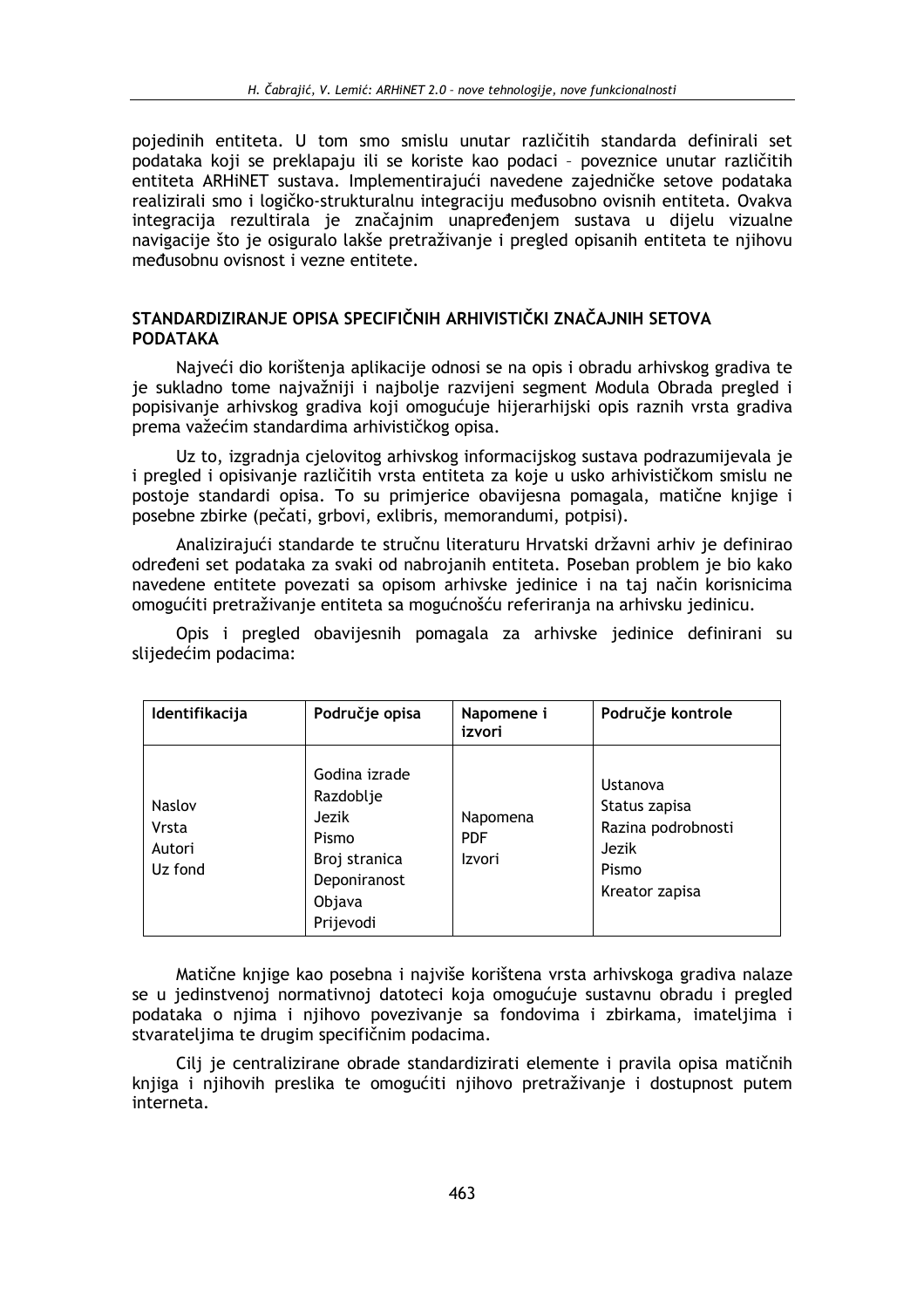| Identifikacija                                                                                    | Područje opisa                                                                                                                                                                            | Područje kontrole                                                                   |
|---------------------------------------------------------------------------------------------------|-------------------------------------------------------------------------------------------------------------------------------------------------------------------------------------------|-------------------------------------------------------------------------------------|
| Signatura<br>Dopunska signatura<br>Stara signatura<br>Vrsta MK<br>Tip MK<br>Imatelj<br>Stvaratelj | Sjedište<br>Sadrži mjesta<br>Razdoblje<br>Napomena o razdoblju<br>Jezici<br>Pisma<br>Format<br>Broj stranica<br>Dostupnost<br>Zaštitno snimanje<br><b>Očuvanost</b><br>Napomena<br>Zbirka | Ustanova<br>Status zapisa<br>Razina podrobnosti<br>Jezik<br>Pismo<br>Kreator zapisa |

Posebnim zbirkama nazvali smo posebne vrste sadržaja, odnosno pomoćne baze vezane uz opis elemenata koji mogu biti sastavni djelovi dokumenata - autografi, memorandumi, ex librisi, otisci pečata i grbovi. Pečati i grbovi trebaju omogućiti pronalaženje otisaka pečata i manifestacija istoga grba u različitim jedinicama gradiva, a omogućena je njihova obrada i analiza prema sfragističkim i heraldičkim značajkama.

Korisnici sustava navedene sadržaje opisuju u Modulu Posebne zbirke (s obzirom da se isti mogu pojaviti na različitim dokumentima), a arhivske jedinice na kojima se pojavljuju navedeni elementi opisuju kroz obrazac za opis.

U skupini podataka Posebni sadržaji (nalazi se u Općim podacima za opis komadnog arhivskog gradiva) gdje se obrađuju podaci o specifičnim oblicima sadržaja zapisa (pečati, natpisi, ilustracije, grbovi, potpisi i sl.) ovi se elementi povezuju sa iedinicama gradiva.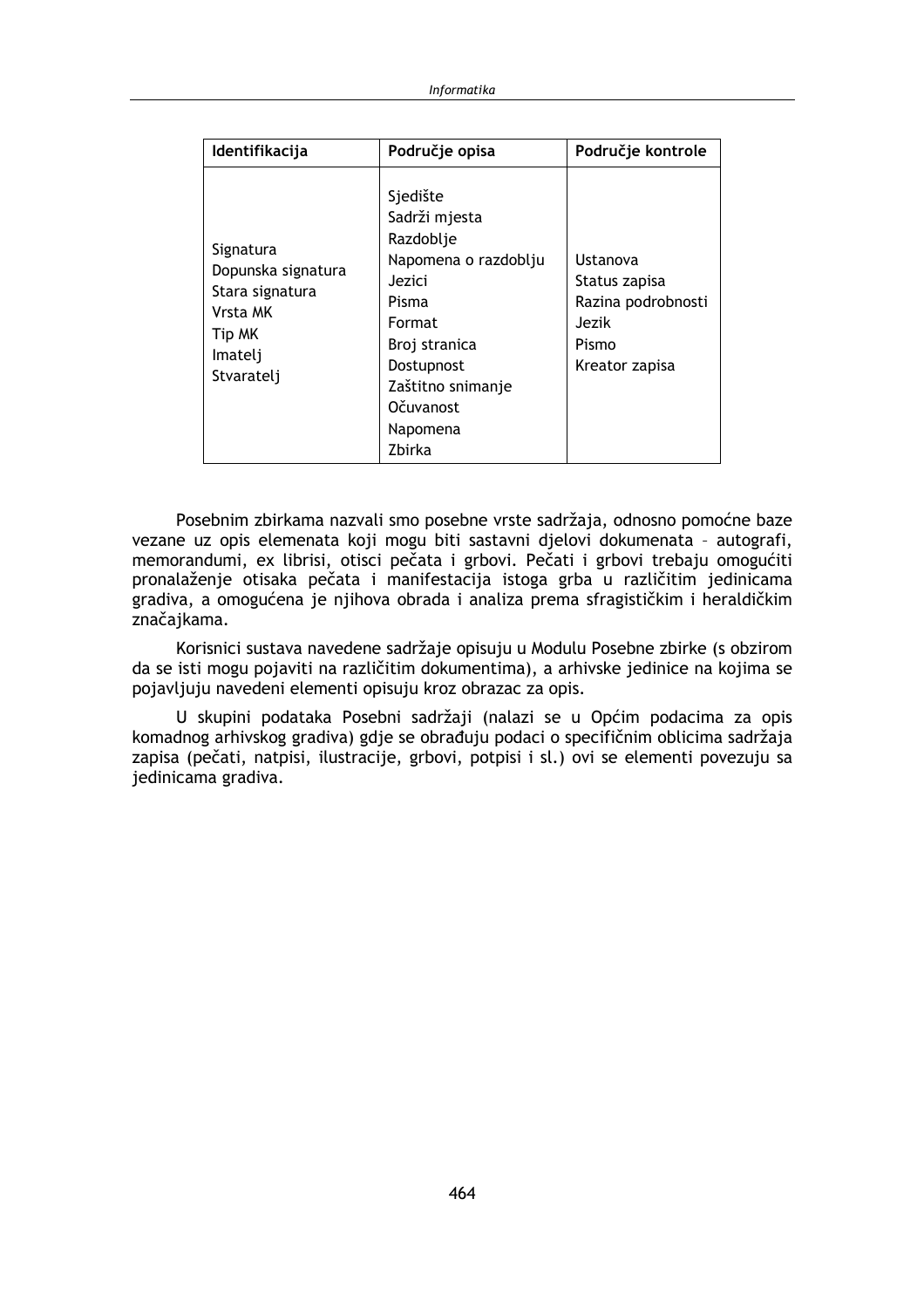| <b>POTPISI</b>                                          | <b>MEMORANDUMI</b>                            | <b>EX LIBRISI</b>                             | PEČATI                                                                                                             | <b>GRBOVI</b>                                                                                                                                                                                                                                                                                                    |
|---------------------------------------------------------|-----------------------------------------------|-----------------------------------------------|--------------------------------------------------------------------------------------------------------------------|------------------------------------------------------------------------------------------------------------------------------------------------------------------------------------------------------------------------------------------------------------------------------------------------------------------|
| Područje identifikacije                                 |                                               |                                               |                                                                                                                    |                                                                                                                                                                                                                                                                                                                  |
| Naziv<br>Stvaratelj                                     | Naziv<br>Razdoblje<br>Napomena o<br>razdoblju | Naziv<br>Razdoblje<br>Napomena o<br>razdoblju | <b>Naziv</b><br>Vrsta<br>Klasifikacija<br>Razdoblje<br>Napomena o<br>razdoblju                                     | Naziv<br>Razdoblje<br>Vrsta<br>Kategorija                                                                                                                                                                                                                                                                        |
|                                                         |                                               | Područje opisa                                |                                                                                                                    |                                                                                                                                                                                                                                                                                                                  |
| Razdoblje<br>Jezik<br>Pismo<br>Napomena<br>Slika        | Opis<br>Slika                                 | Dimenzije<br>Opis<br>Slika                    | <b>Strana</b><br>Oblik<br>Veličina<br><b>Natpis</b><br>Ikonografski<br>opis<br>Bilješka<br>Tipovi<br>Otisci pečata | Pretencioznost<br>Broj dioba<br>Redovi<br>Grbovni zastor<br>Točenica<br>Geslo<br>Bojni poklik<br>Izvorni opis<br>Bilješka<br>Heraldički opis<br>Odobrenje<br>Spajanje grba<br>Oblik štita<br>Dioba štita<br>Rez grba<br>Kaciga grba<br>Nakit grba<br>Boje kovina<br>Čuvari<br>Dostojanstva<br>Likovi na grbovima |
| Odgovornost, izvori i napomene<br>///////////////////// |                                               |                                               |                                                                                                                    |                                                                                                                                                                                                                                                                                                                  |
| Područje kontrole                                       |                                               |                                               |                                                                                                                    |                                                                                                                                                                                                                                                                                                                  |
| Veza s dokumentom                                       |                                               |                                               |                                                                                                                    |                                                                                                                                                                                                                                                                                                                  |

### POSLOVNI PROCESI DEFINIRANI PRAVNIM PROPISIMA I PRAKSOM

Osim arhivskih entiteta sustavom smo željeli obuhvatiti i pojedine poslovne procese arhiva kao što su nadzor nad imateljima gradiva, vođenje evidencija u arhivima, evidentiranje arhivskog i registraturnog gradiva kod kategoriziranih imatelja u nadležnosti arhiva, korištenje gradiva te ostale funkcije arhiva u svakodnevnom radu. Budući bi detaljniji opis svake zahtijevao značajno prostora, ovdie smo se ograničili na dio dokumentacije vezan uz poslovanje arhiva u odnosu na stvaratelje i imatelje gradiva.

Stvaratelji, odnosno normativna datoteka pravnih i fizičkih osoba je nakon opisa arhivskoga gradiva drugi najvažniji informacijski resurs koji nastaje radom arhiva. Funkcija Modula Stvaratelji je opis pravnih i fizičkih osoba (prema ISAAR(CPF) -u), a pod entitetom stvaratelii podrazumijevamo osobe bez obzira na to jesu li samo stvaratelji ili imaju neku drugu odgovornost za nastanak gradiva, odnosno neku drugu vrstu autorstva. S druge strane, naši propisi i praksa navode imatelje kao pravne i fizičke osobe za koje je pojedini arhiv nadležan i čije će gradivo preuzeti ili je već (dijelom) preuzeo. Iz toga je razloga Modul Imatelji implementiran odvojeno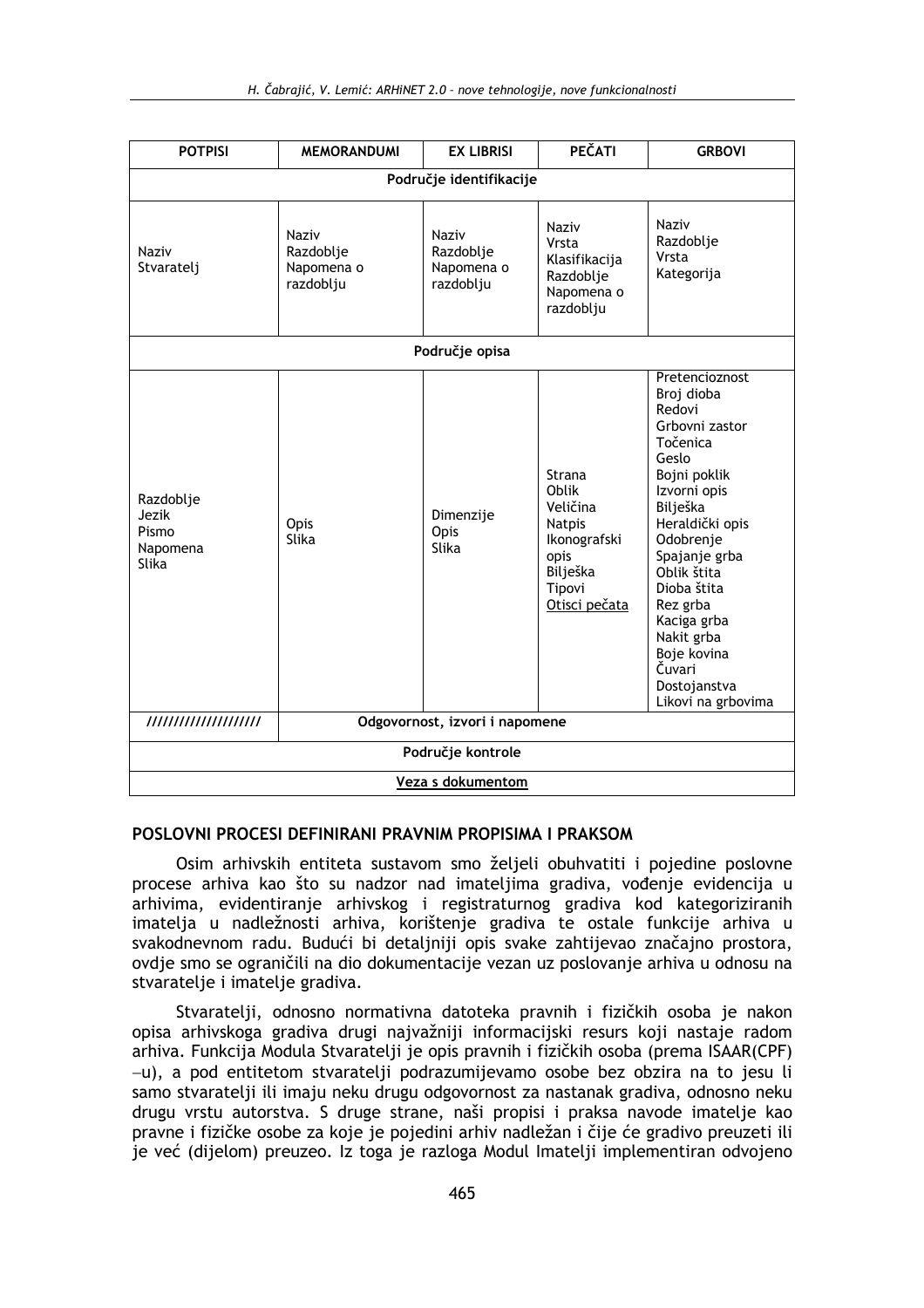te je njegova funkcija, uz opis ustanova koje su imatelji gradiva (prema ISDIAH-u), praćenje rada s njima kao jednom od funkcija arhiva (preuzimanje, nadzor imatelja i  $sl.$ ).



SLIKA 4: Upravljanje poslovnim procesima arhiva u odnosu na imatelja pod nadzorom

Od početka definiranja programskog zahtjeva nametala nam se zamisao integriranja registraturnog gradiva imatelja (pismohrana) u jedinstveni sustav, uspostave djelotvorne kontrole nad pismohranama pod nadzorom, te praćenja upravljanja dokumentacijom u elektroničkom obliku.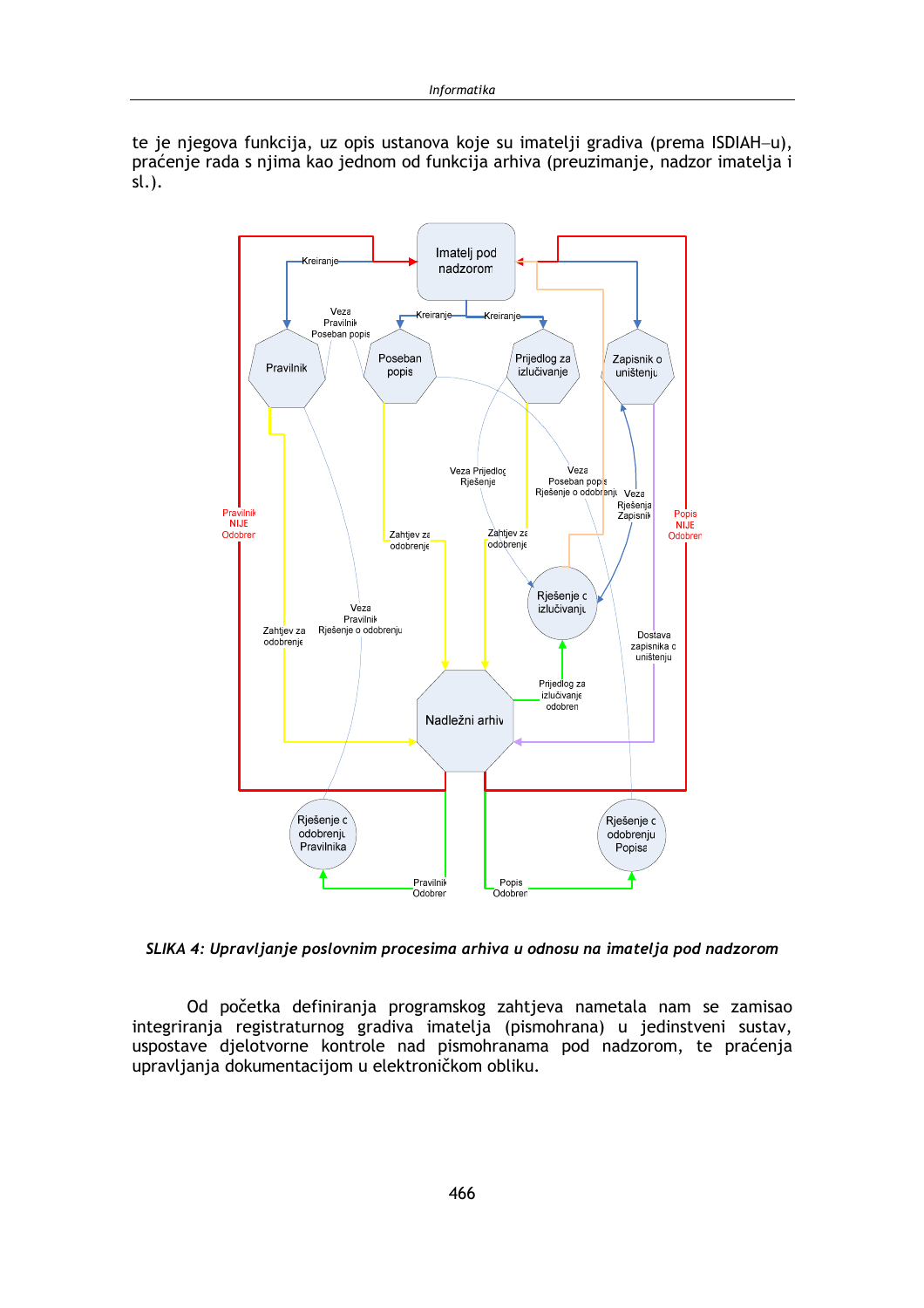

SLIKA 5: Hodogram povezivanja registraturnog i arhivskog gradiva

#### **NORMIRANJE ZAPISA**

Normiranju zapisa unutar sustava u najvećoj mogućoj mjeri posvetili smo posebnu pažnju iz dva razloga – kako bi osigurali preduvjete pretraživanja entiteta ARHINET-a po što je moguće više kriterija i radi sprječavanja višestruko krivo upisanih podataka.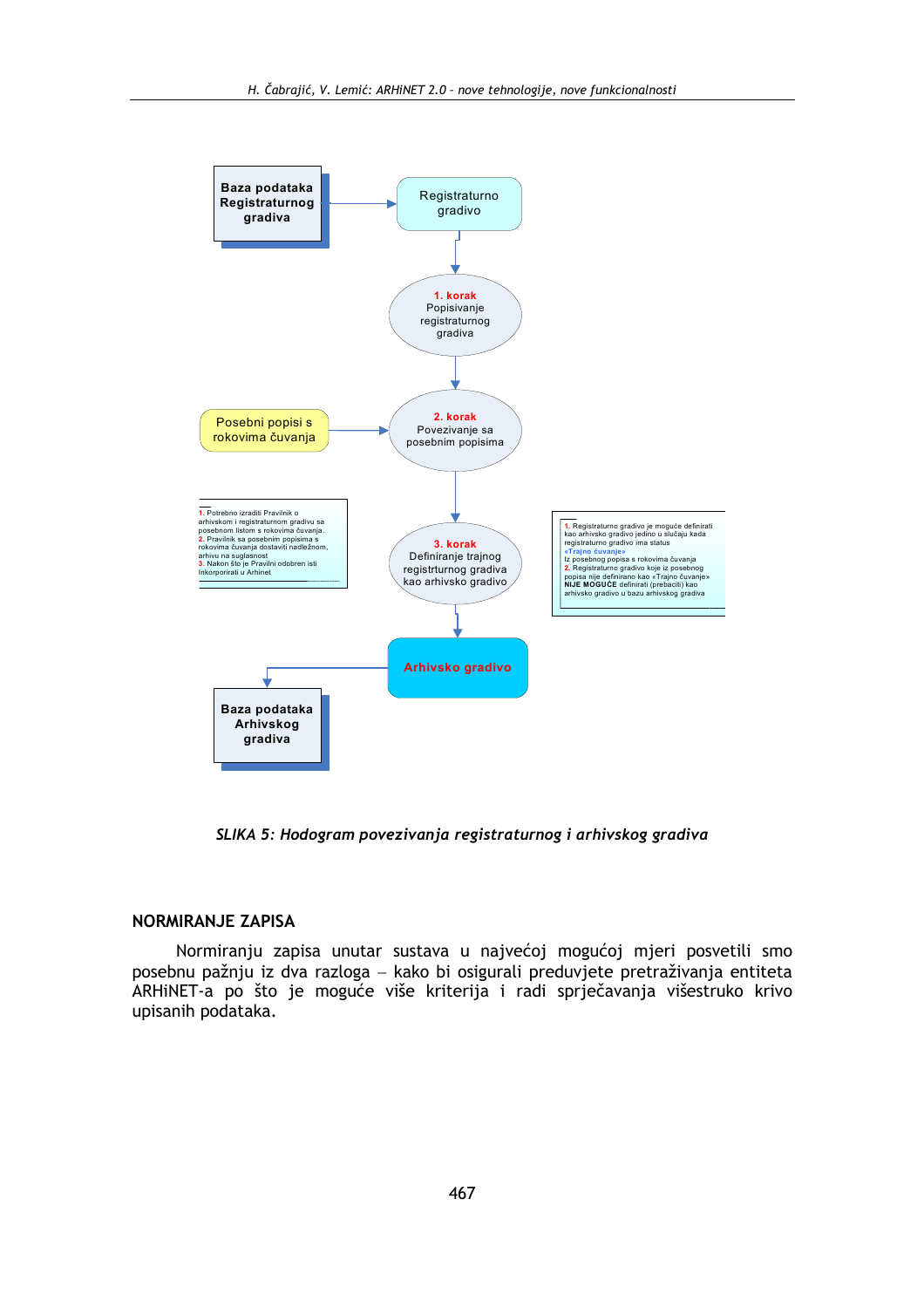

Odabravši logiku izgradnje sustava koristeći normativne tablice pojavila se potreba izgradnje posebnog sustava kontrole upisa podataka, njihovog spremanja u bazu podataka te upravljanja višestruko upisanim zapisima.

Iz tog je razloga osmišljen Modul Upravljanje normativnim datotekama namijenjen upravljanju svim normativnim zapisima unutar zapisa entiteta. Cilj je ovoga sustava osigurati da se zapisi u bazi ne ponavljaju te da se uočeni višestruki zapisi za isti podatak mogu jednostavno izmijeniti ili izbrisati iz odgovarajućih normativnih baza podataka.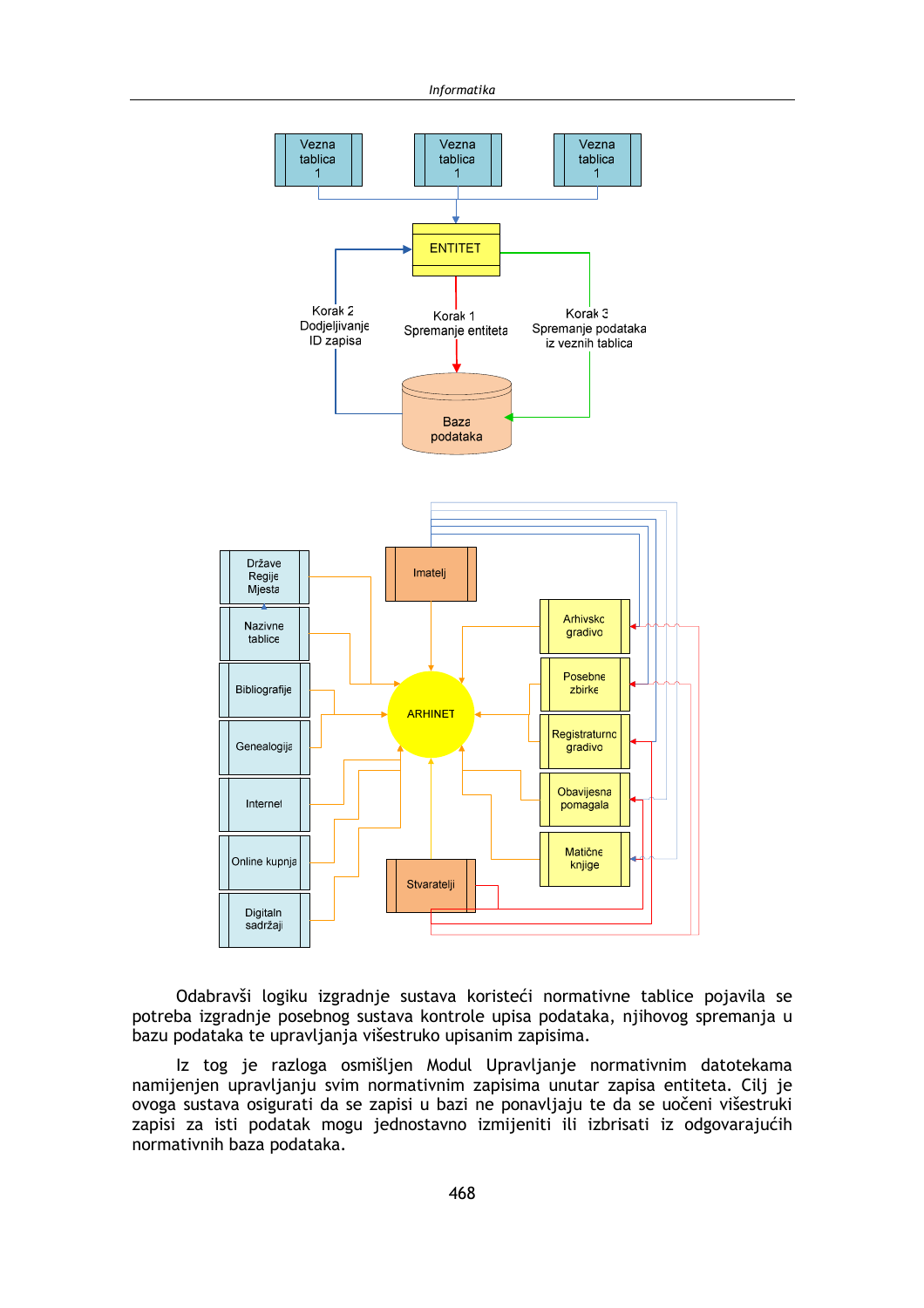

SLIKA 6: Shema kontrole upisa novog zapisa

Procedura zamjene višestruko upisanih zapisa podrazumijeva slijedeće funkcionalnosti:

- filtriranje normativnih podataka iz odgovarajuće baze podataka,  $\bullet$
- grupiranje višestruko definiranih zapisa,  $\bullet$
- definiranje master zapisa kao osnovnog zapisa,
- automatski update jedinstvene identifikacijske oznake master zapisa u veznim tablicama u kojima se nalaze zapisi koji se mijenjaju,
- brisanje relacijskih veza duplih zapisa iz veznih tablica,
- brisanje duplih zapisa iz odgovarajuće normativne baze podataka.



SLIKA 7: Shema zamjene višestruko upisanih podataka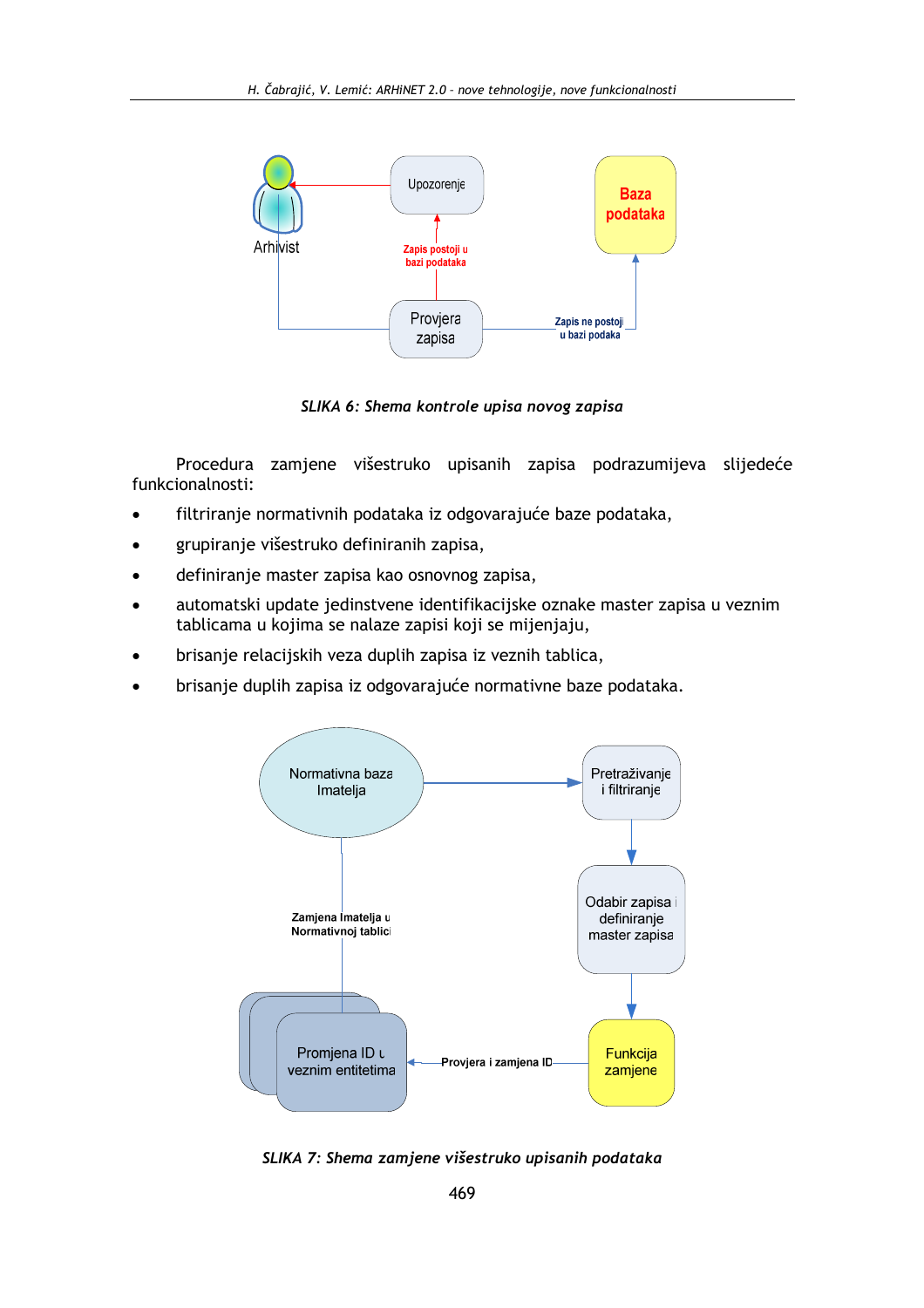### **ARHINET 2.0**

U implementaciju ovoga jedinstvenog arhivskog informacijskog sustava kojim su obuhvaćeni svi poslovni procesi u arhivskim ustanovama do sada su se uključili svi arhivi te dio stvaratelja i imatelja gradiva u nadležnosti državnih arhiva tako da je u njemu sada aktivno oko 500 korisnika iz više od 120 ustanova. Iskustva stečena dvogodišnjim radom u ARHiNET-u i edukacijom korisnika sustava dovela su do razvoja verzije 2.0 koja je u listopadu 2008. predstavljena javnosti.

unaprjeđivanju funkcionalnosti, poboljšanju prikaza Aktivnosti na  $\mathbf{i}$ ujednačavanju kvalitete podataka dovela su do izmjena u grafičkom oblikovanju korisničkog sučelja te u navigaciji vezano uz interakciju korisnika i sustava utemeljenu na WEB 2.0 konceptima. ARHINET 2.0 donosi potpuno novu arhitekturu koja obuhvaća četiri podsustava - produkcijski, korisnički, stručni i povijesni i nove tehničke karakteristike, standarde i funkcionalnosti ukratko prikazane slijedećom tablicom:

| Tehnologija                                                                                                                                                                                                                                                                                                                                      | Standardi                                                                                                                                                                                       | <b>Funkcionalnosti</b>                                                                                                                                                                                                                                                                                                                                                                                        |
|--------------------------------------------------------------------------------------------------------------------------------------------------------------------------------------------------------------------------------------------------------------------------------------------------------------------------------------------------|-------------------------------------------------------------------------------------------------------------------------------------------------------------------------------------------------|---------------------------------------------------------------------------------------------------------------------------------------------------------------------------------------------------------------------------------------------------------------------------------------------------------------------------------------------------------------------------------------------------------------|
| MS SQL server 2008<br>Visual studio 2008<br>NET framework 3.5<br><b>WEB 2.0</b><br>$\bullet$<br>XML format<br>Automatski Stres test<br>Automatski back up<br>na udaljeni server<br>Povezanost s<br>$\bullet$<br>globalnim servisima<br>(Google map)<br>Kompatibilnost sa<br>$\bullet$<br>svim drugim internet<br>pretraživačima<br>Višejezičnost | Implementacija MoReq<br>standarda<br>Potpuna ISAD (G) norma<br>Potpuna ISARR (CPF)<br>norma<br><b>ISDIAH</b> norma<br>ISO standard za jezike<br>ISO standard za pisma<br>ISO standard za države | Potpuno praćenje promjena<br>$\bullet$<br>Automatski izvoz pojedinačnog<br>٠<br>zapisa u HML format<br>Grafičko preoblikovanje<br>$\bullet$<br>stranica<br>Pretraživanje svih dokumenata<br>٠<br>po sadržaju i automatsko<br>generiranje ključnih riječi po<br>lamama riječi<br>Uspostavljanje jezične<br>$\bullet$<br>korelacije između dokumenata<br>u trećoj, četvrtoj i dalje<br>generaciji (Data Mining) |

Ideja da ARHINET ne bude otok sam za sebe definirala je potrebu integracije sa drugim informacijskim sustavima koji su logički povezani sa pojedinim entitetima unutar ARHiNET-a te mogu pružiti dopunske podatke za pojedini entitet. Na taj smo način osigurali da pojedine entitete ne opisujemo elementima koji su predmet specijalističkog opisa unutar drugih programskih rješenja. Komunikacija između različitih programskih rješenja definirana je WEB servisima te je na taj način uspostavljena logičko-funkcionalna povezanost.